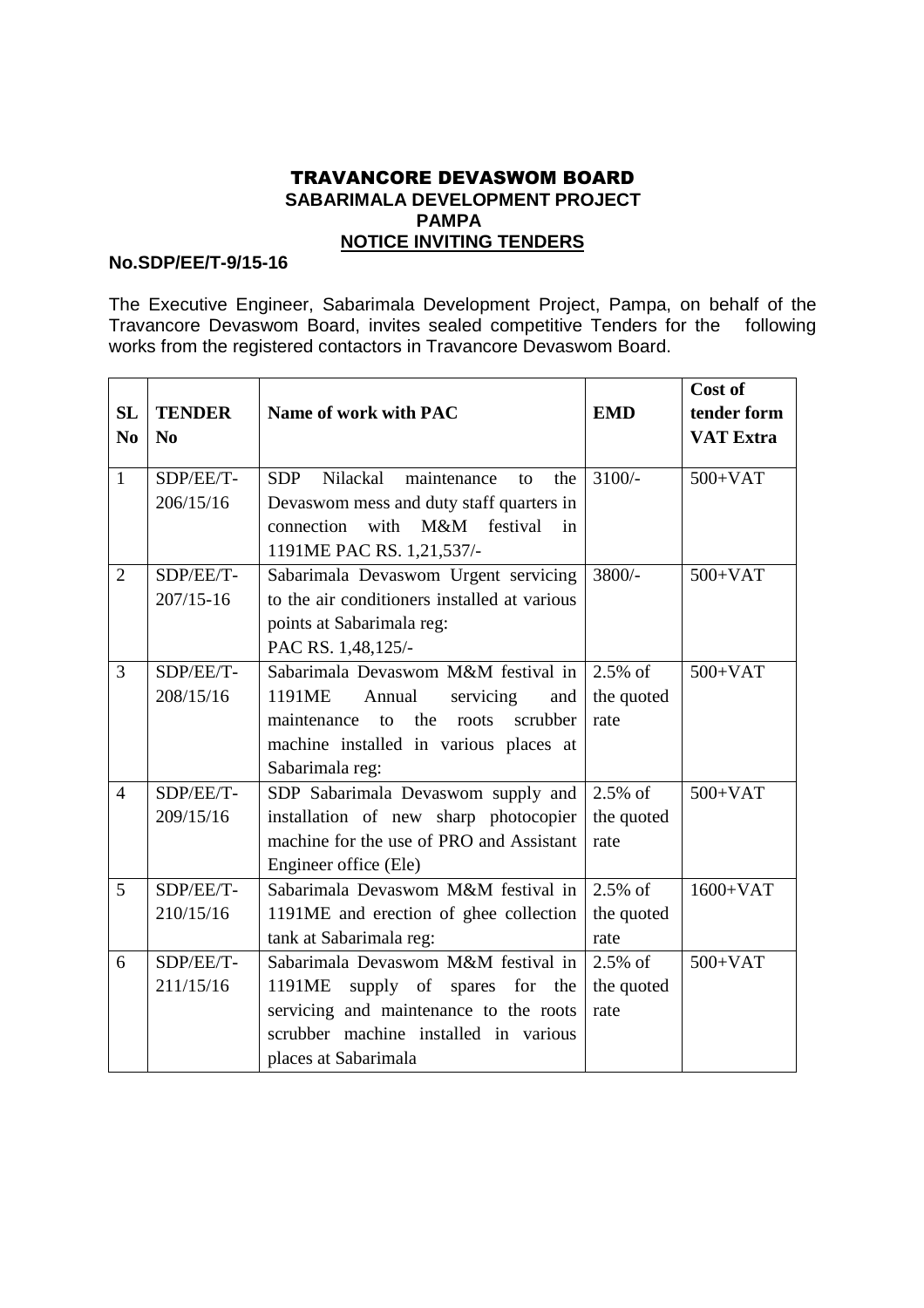| $\overline{7}$ | SDP/EE/T- | Sabarimala Devaswom supply                  | and $\vert$ 2.5% of     | $500+VAT$ |  |  |
|----------------|-----------|---------------------------------------------|-------------------------|-----------|--|--|
|                | 212/15/16 | installation of roots machines for the      | the quoted              |           |  |  |
|                |           | purpose of cleaning the Aravana plant       | rate                    |           |  |  |
| 8              | SDP/EE/T- | Sabarimala Devaswom M&M festival in         | $2.5\%$ of<br>$500+VAT$ |           |  |  |
|                | 213/15/16 | 1191ME Anticorrosion coating to various     | the quoted              |           |  |  |
|                |           | diesel tanks at Sannidhanam reg:            | rate                    |           |  |  |
| 9              | SDP/EE/T- | Sabarimala Devaswom M&M festivals in        | $2.5\%$ of              | $500+VAT$ |  |  |
|                | 214/15/16 | Annual<br>1191ME<br>maintenance<br>and      | the quoted              |           |  |  |
|                |           | servicing of the inkjet printing machines   | rate                    |           |  |  |
|                |           | installed in the Aravana plant<br>at        |                         |           |  |  |
|                |           | Sabarimala reg:                             |                         |           |  |  |
| 10             | SDP/EE/T- | Sabarimala Devaswom M&M festival in 2.5% of |                         | $500+VAT$ |  |  |
|                | 215/15/16 | 1191ME<br>Annual maintenance<br>and         | the quoted              |           |  |  |
|                |           | servicing of the filter set inkjet printing | rate                    |           |  |  |
|                |           | machines installed in the Aravana plant at  |                         |           |  |  |
|                |           | Sabarimala reg                              |                         |           |  |  |
| 11             | SDP/EE/T- | Sabarimala<br>Devaswom<br>supply            | and $\vert$ 2.5% of     | $500+VAT$ |  |  |
|                | 216/15/16 | installation of computer<br>system<br>at    | the quoted              |           |  |  |
|                |           | quanlity control lab and local fund audit   | rate                    |           |  |  |
|                |           | wing at Sabarimala reg:                     |                         |           |  |  |
| 12             | SDP/EE/T- | SDP Sabarimala spare parts and service      | $1500/-$                | $500+VAT$ |  |  |
|                | 217/15/16 | charges of 3nos photocopier machine at      |                         |           |  |  |
|                |           | Sabarimala PAC RS. 56,055/-                 |                         |           |  |  |
| 13             | SDP/EE/T- | SDP Nilackal M&M festival in 1191ME         | $2300/-$                | $500+VAT$ |  |  |
|                | 218/15/16 | supplying<br>cleaning<br>materials<br>and   |                         |           |  |  |
|                |           | accessories PAC RS. 89,830/-                |                         |           |  |  |
| 14             | SDP/EE/T- | SDP Nilackal providing PVC ceiling to       | $2000/-$                | $500+VAT$ |  |  |
|                | 219/15/16 | Devaswom<br>existing<br>office<br>the       |                         |           |  |  |
|                |           | Santhimadom store PAC RS. 76,012/-          |                         |           |  |  |
| 15             | SDP/EE/T- | SDP Nilackal servicing of dual media        | $8300/-$                | $700+VAT$ |  |  |
|                | 220/15/16 | (pressure sand carbon filter) for drinking  |                         |           |  |  |
|                |           | water from Nilackal in connection with      |                         |           |  |  |
|                |           | M&M festival in 1191ME                      |                         |           |  |  |
|                |           | PAC RS. 3,29,129/-                          |                         |           |  |  |
| 16             | SDP/EE/T- | Sabarimala Devaswom M&M festival in         | $3500/-$                | $500+VAT$ |  |  |
|                | 221/15/16 | 1191ME<br>supply<br>installation<br>and     |                         |           |  |  |
|                |           | commissioning of switch<br>gear<br>and      |                         |           |  |  |
|                |           | accessories of the 11KV substation at       |                         |           |  |  |
|                |           | Sannithanam                                 |                         |           |  |  |
|                |           | PAC RS. 1,38,160/-                          |                         |           |  |  |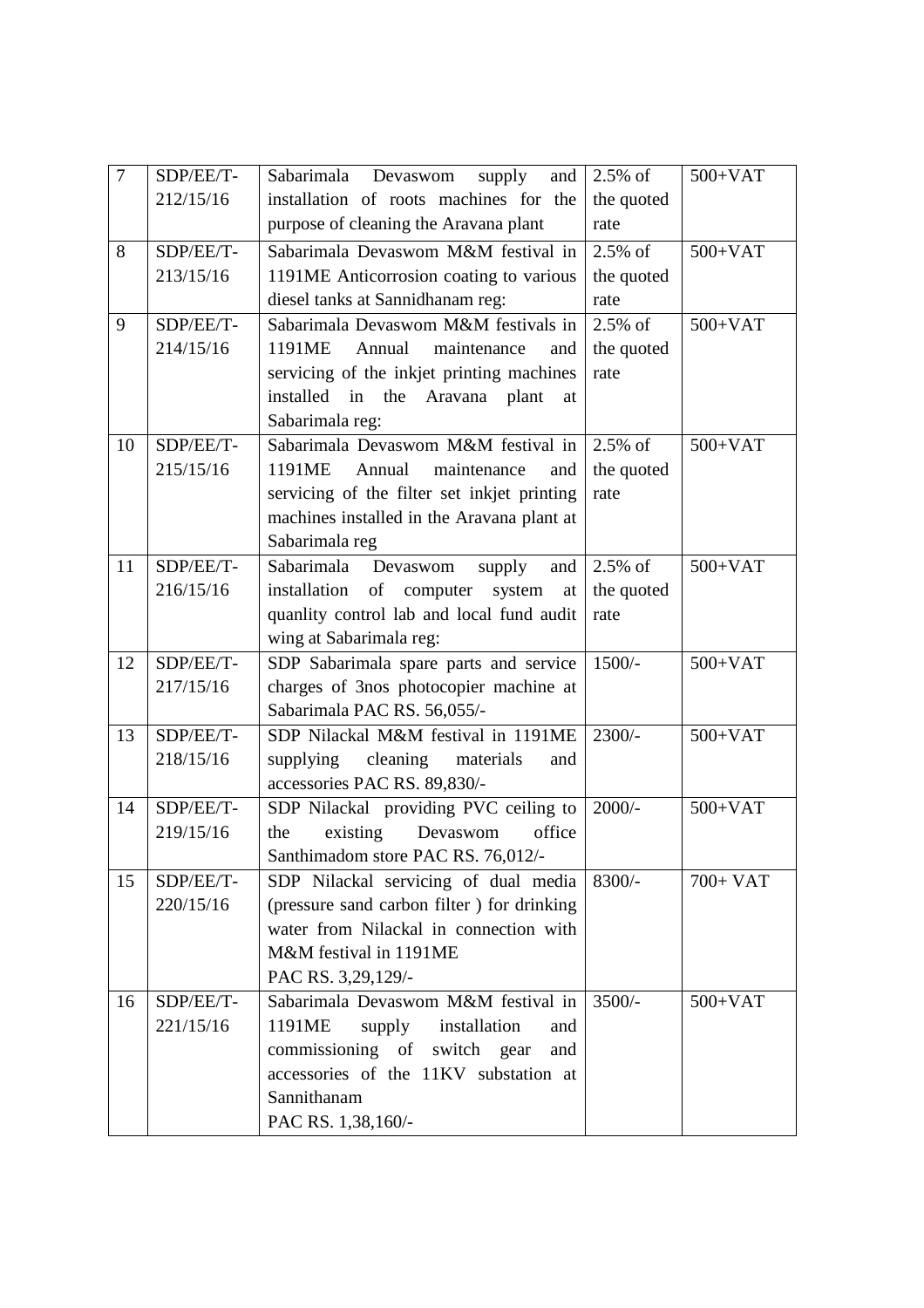| 17 | SDP/EE/T- | SDP Nilackal supply of PVC water 14,400/-               |            | $1200+VAT$  |
|----|-----------|---------------------------------------------------------|------------|-------------|
|    | 222/15/16 | storage tank reg:                                       |            |             |
|    |           | PAC RS. 5,75,000/-                                      |            |             |
| 18 | SDP/EE/T- | SDP Nilackal constructing fire force shed               | 3800/-     | $400+VAT$   |
|    | 223/15/16 | reg: PAC Rs. 1,49,386/-                                 |            |             |
| 19 | SDP/EE/T- | Sabarimala Devaswom certain urgent                      | $4400/-$   | $500+VAT$   |
|    | 224/15/16 | repair to the existing 11KV substation at               |            |             |
|    |           | Sabarimala in 1191ME reg:                               |            |             |
|    |           | PAC RS. 1,73,680/-                                      |            |             |
| 20 | SDP/EE/T- | SDP Nilackal supply of plumping                         | $3,800/-$  | $500+VAT$   |
|    | 225/15/16 | materials for day to day repairs and                    |            |             |
|    |           | maintenance to the existing water supply                |            |             |
|    |           | net work PAC RS. 1,49,173/-                             |            |             |
| 21 | SDP/EE/T- | SDP Nilackal constructing platform for                  | $6400/-$   | $600 + VAT$ |
|    | 226/15/16 | drinking water tank various locations                   |            |             |
|    |           | Nilackal basecamp                                       |            |             |
|    |           | PAC RS. 2,53,898/-                                      |            |             |
| 22 | SDP/EE/T- | Sabarimala M&M festival<br>in<br>SDP                    | $6400/-$   | $600+VAT$   |
|    | 227/15/16 | 1191ME repairs and maintnenace to the                   |            |             |
|    |           | Donor Houses No. IV to V                                |            |             |
|    |           | PAC RS. 2,52,384/-                                      |            |             |
| 23 | SDP/EE/T- | Sabarimala M&M festival<br><b>SDP</b><br>in             | 7400/-     | $600+VAT$   |
|    | 228/15/16 | 1191ME repairs and maintenance to the                   |            |             |
|    |           | Dopnor No. VI & VII                                     |            |             |
|    |           | PAC RS. 2,93,132/-                                      |            |             |
| 24 | SDP/EE/T- | SDP Sabarimala cleaning materials for the               | $6600/-$   | $600+VAT$   |
|    | 229/15/16 | cleaning<br>public<br>latrines<br>of<br>use<br>at       |            |             |
|    |           | Sabarimala during M&M festival<br>in                    |            |             |
|    |           | 1191ME PAC RS. 2,61,305/-                               |            |             |
| 25 | SDP/EE/T- | Sabarimala<br><b>RCC</b><br>constrtucting<br><b>SDP</b> | $50,000/-$ | $5000+VAT$  |
|    | 230/15/16 | retaining wall at south west side of sabari             |            |             |
|    |           | Guest House PAC RS. 20,69,558/-                         |            |             |
| 26 | SDP/EE/T- | <b>RCC</b><br>Sabarimala<br><b>SDP</b><br>constructing  | $50,000/-$ | $5000+VAT$  |
|    | 231/15/16 | wall for protecting<br>maing<br>retaining               |            |             |
|    |           | Transformer yard and mess building reg:                 |            |             |
|    |           | PAC RS. 54,42,802/-                                     |            |             |
| 27 | SDP/EE/T- | SDP Sabarimala constructing protection                  | $25,500/-$ | $5000+VAT$  |
|    | 232/15/16 | wall behind sabari Guest House Reach                    |            |             |
|    |           | No. 1 PAC RS. 10,17,834/-                               |            |             |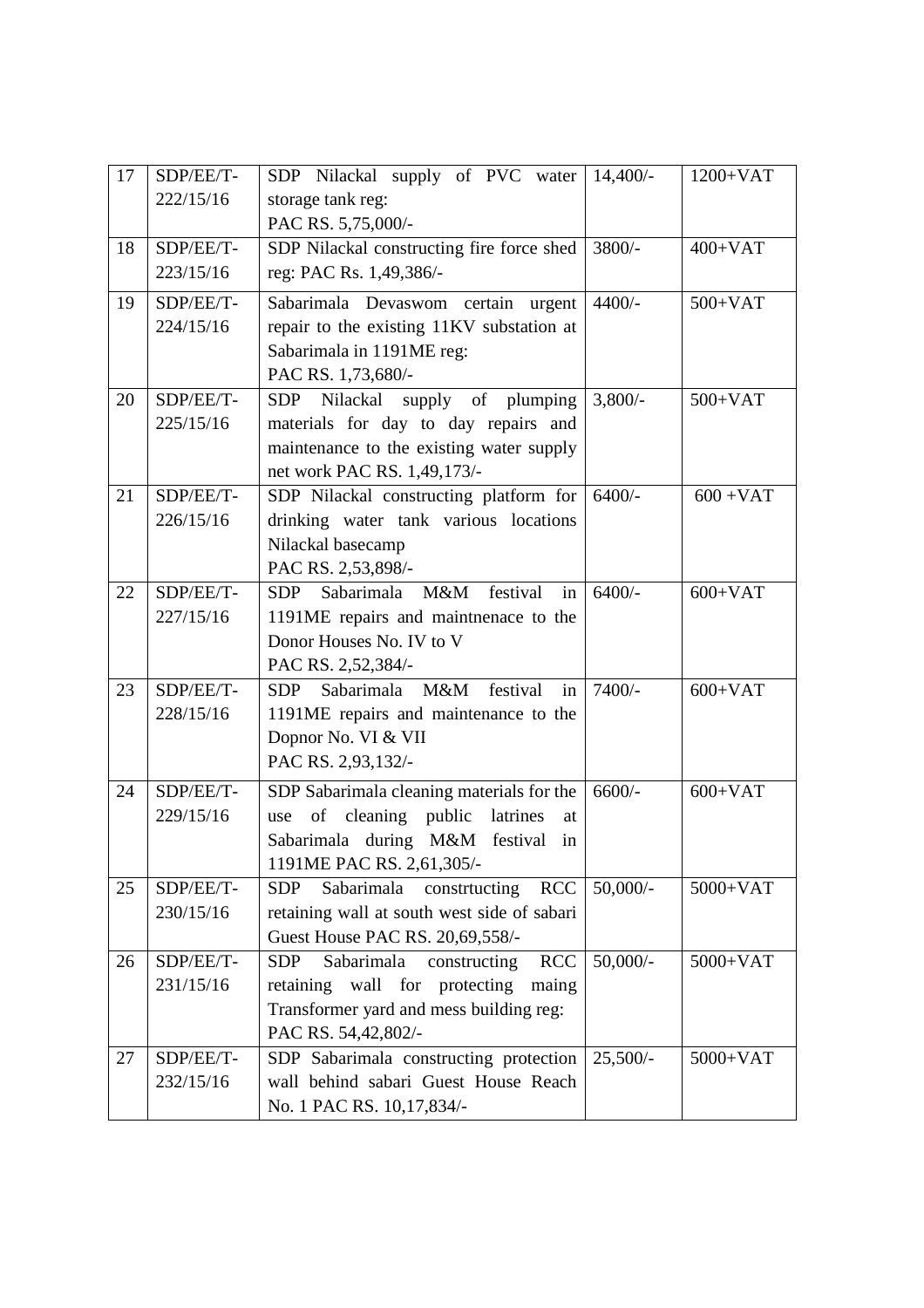| 28 | SDP/EE/T- | SDP Sabarimala constructing protection   15,900/-                               |                           | $1300+VAT$ |  |
|----|-----------|---------------------------------------------------------------------------------|---------------------------|------------|--|
|    | 233/15/16 | wall behind sabari Guest house Reach No.                                        |                           |            |  |
|    |           | II PAC RS. 6,35,324/-                                                           |                           |            |  |
| 29 | SDP/EE/T- | Sabarimala Re-constructing<br>SDP<br>the                                        | $50,000/$ -               | $5000+VAT$ |  |
|    | 234/15/16 | retaining wall at the side of path way                                          |                           |            |  |
|    |           | leading to DH -4 Reg:                                                           |                           |            |  |
|    |           | PAC RS. 24,01,238/-                                                             |                           |            |  |
|    |           |                                                                                 |                           |            |  |
| 30 | SDP/EE/T- | SDP Sabarimala constructing compound                                            | 2900/-                    | $5000+VAT$ |  |
|    | 235/15/16 | for protecting diesel tank<br>wall<br>at                                        |                           |            |  |
|    |           | Sabarimala reg: PAC RS. 11,51,795/-                                             |                           |            |  |
| 31 | SDP/EE/T- | Sabarimala Re-constructing<br><b>SDP</b><br>the                                 | $50,000/$ -<br>$5000+VAT$ |            |  |
|    | 236/15/16 | retaining wall infront of staff quarters reg:                                   |                           |            |  |
|    |           | PAC RS. 57,98,813/-                                                             |                           |            |  |
| 32 | SDP/EE/T- | SDP Sabarimala Reconstructing drain in                                          | $8500/-$                  | $700+VAT$  |  |
|    | 237/15/16 | between old mess building and Appapura                                          |                           |            |  |
|    |           | PAC RS. 3,36,687/-                                                              |                           |            |  |
| 33 | SDP/EE/T- |                                                                                 | $11,100/-$                | $900+VAT$  |  |
|    | 238/15/16 | SDP Sabarimala providing granite slab to<br>the Devaswom mess kitchen floor and |                           |            |  |
|    |           | certain vess                                                                    |                           |            |  |
|    |           |                                                                                 |                           |            |  |
|    |           | PAC RS. 4,43,572/-                                                              |                           |            |  |
| 34 | SDP/EE/T- | M&M festivals<br>Sabarimala<br><b>SDP</b><br>in                                 | $3500/-$                  | $500+VAT$  |  |
|    | 239/15/16 | 1191ME repairs and maintenance to the                                           |                           |            |  |
|    |           | fire hydrant system, fire extinguisher and                                      |                           |            |  |
|    |           | refilling the fire extinguisher.                                                |                           |            |  |
|    |           | PAC RS. 1,38,645/-                                                              |                           |            |  |
| 35 | SDP/EE/T- | Sabarimala<br>M&M<br><b>SDP</b><br>festival<br>in                               | $13,800/-$                | $1100+VAT$ |  |
|    | 240/15/16 | 1191ME providing and fixing new                                                 |                           |            |  |
|    |           | drainage line and man hole for pilgrim                                          |                           |            |  |
|    |           | centre - (Pranavam)PAC RS. 5,48,085/-                                           |                           |            |  |
| 36 | SDP/EE/T- | SDP Sabarimala Repairs work to the                                              | $2000/-$                  | $500+VAT$  |  |
|    | 241/15/16 | broken cast iron pipe line at Kunnar route,                                     |                           |            |  |
|    |           | cutting and removing fallen down trees,                                         |                           |            |  |
|    |           | earth and cleaning the well at Kunnar                                           |                           |            |  |
|    |           | Dam. PAC RS. 76078/-                                                            |                           |            |  |
| 37 | SDP/EE/T- | SDP Pampa providing new GI pipe line in                                         | $600/-$                   | $400+VAT$  |  |
|    | 242/15/16 | between police station and Hospital at                                          |                           |            |  |
|    |           | Pampa PAC RS. 61,729/-                                                          |                           |            |  |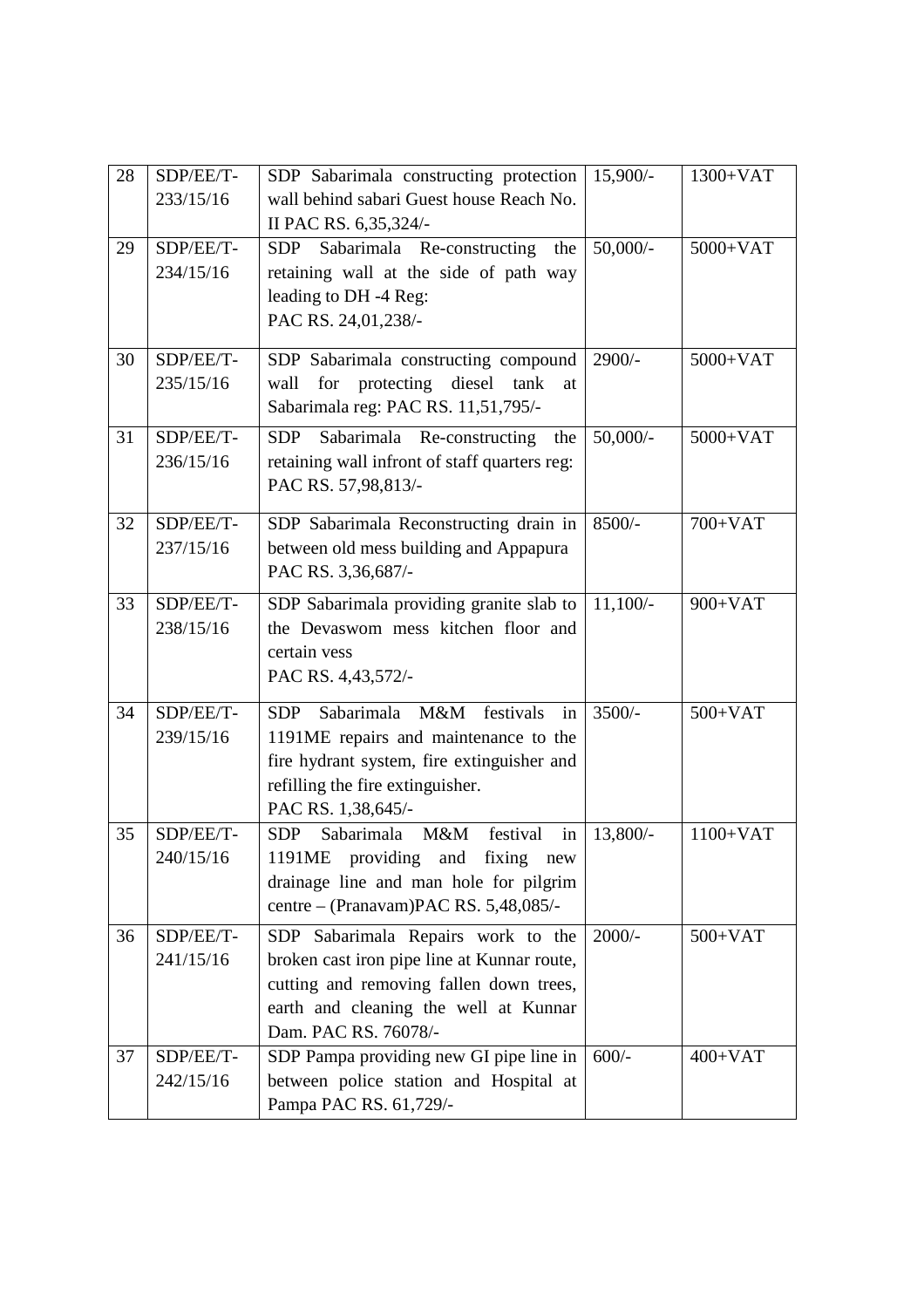| 38 | SDP/EE/T- | SDP Pampa M&M festival in 1191ME                  | $8700/-$   | $700+VAT$  |
|----|-----------|---------------------------------------------------|------------|------------|
|    | 243/15/16 | posting of cleaners for day to day cleaning       |            |            |
|    |           | work at various building at Pampa                 |            |            |
|    |           | PAC RS. 3,46,229/-                                |            |            |
| 39 | SDP/EE/T- | SDP Pampa M&M festival 1191ME                     | $7300/-$   | $600+VAT$  |
|    | 244/15/16 | posting of scavengers for cleaning various        |            |            |
|    |           | Toilet block ,room toilets, man holes at          |            |            |
|    |           | various building                                  |            |            |
|    |           | PAC RS. 2,91,942/-                                |            |            |
| 40 | SDP/EE/T- | Sabarimala M&M<br>festival<br><b>SDP</b><br>in    | $3100/-$   | $500+VAT$  |
|    | 245/15/16 | 1191ME providing temporary barricade at           |            |            |
|    |           | Magazine area, Saramkuthy and various             |            |            |
|    |           | places at Sabarimala                              |            |            |
|    |           | PAC RS. 1,20,483/-                                |            |            |
| 41 | SDP/EE/T- | Sabarimala<br>M&M<br><b>SDP</b><br>festival<br>in | $3300/-$   | 500+ VAT   |
|    | 246/15/16 | 1191ME clearing various routs and area at         |            |            |
|    |           | Sabarimala PAC RS. 1,31,148/-                     |            |            |
| 42 | SDP/EE/T- | Sabarimala<br>M&M festival in<br><b>SDP</b>       | $1300/-$   | $500+VAT$  |
|    | 247/15/16 | 1191ME maintenance to pipe line from              |            |            |
|    |           | Sabarimala and cleaning<br>Kunnar to              |            |            |
|    |           | various water tank                                |            |            |
|    |           | PAC RS. 50,793/-                                  |            |            |
| 43 | SDP/EE/T- | Sabarimala<br>M&M<br>festival<br><b>SDP</b><br>in | $3400/-$   | $500+VAT$  |
|    | 248/15/16 | 1191ME<br>removing<br>from<br>ash<br>the          |            |            |
|    |           | homakundam and repairs and providing              |            |            |
|    |           | earth bag for rapid action force (RAF) for        |            |            |
|    |           | making bunker                                     |            |            |
|    |           | PAC RS. 1,34,343/-                                |            |            |
| 44 | SDP/EE/T- | M&M festival in<br>SDP Sabarimala                 | $4500/-$   | $500+VAT$  |
|    | 249/15/16 | 1191ME supplying and providing                    |            |            |
|    |           | duro turf over the queue plat form in front       |            |            |
|    |           | of Sopanam reg: PAC RS. 1,78,637/-                |            |            |
| 45 | SDP/EE/T- | SDP Pampa re-surfacing Chalakkayam                | $50,000/-$ | $5000+VAT$ |
|    | 250/15/16 | Pampa road regarding (RE-TENDER)                  |            |            |
|    |           | PAC Rs. 1,84,23,850/-                             |            |            |
| 46 | SDP/EE/T- | Sabarimala Master Plan Sabarimala -               | 19,400/-   | $1600+VAT$ |
|    | 251/15/16 | construction of toilet block at Sabarimala        |            |            |
|    |           | electrification reg:                              |            |            |
|    |           | PAC RS. 7,73,577/-                                |            |            |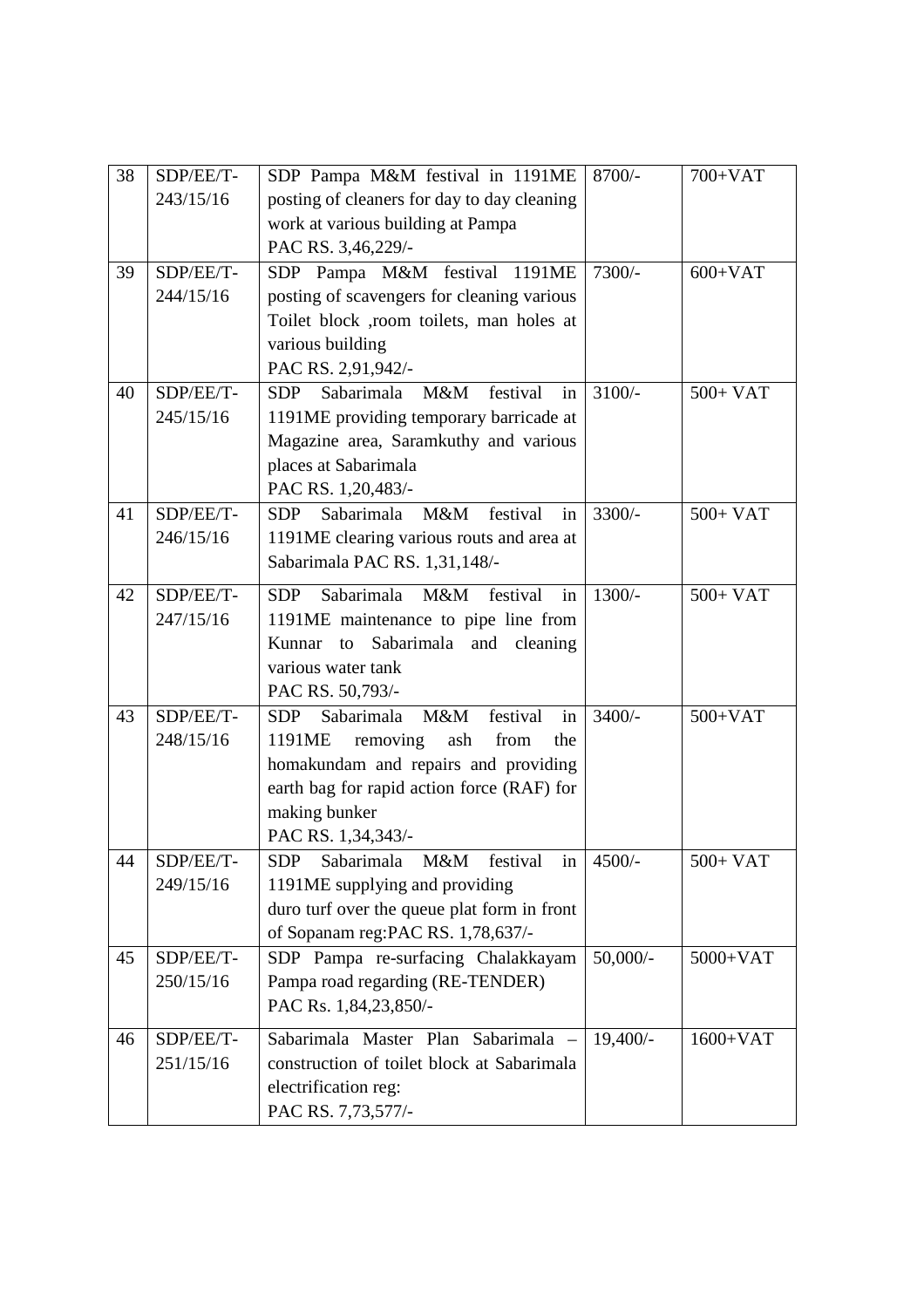| SDP/EE/ 206 TO 256                         |                        |            | 23/9/2015 3 PM                                                                   | <b>OF TENDER</b>                          | 23 / 9 / 2015 3.30 PM |
|--------------------------------------------|------------------------|------------|----------------------------------------------------------------------------------|-------------------------------------------|-----------------------|
| <b>SALES OF TENDER</b><br><b>DOCUMENTS</b> |                        |            | <b>LAST DATE AND TIME OF RECEIPT</b><br>OF TENDER UP TO                          | <b>DATE AND TIME OF</b><br><b>OPENING</b> |                       |
|                                            |                        |            |                                                                                  | Amount                                    |                       |
|                                            | 256/15/16              |            | Dhwajam at Sabarimala temple preparing<br>and making the teak wood for erection. |                                           |                       |
| 51                                         | SDP/EE/T-              |            | SDP Sabarimala - Construction of golden                                          |                                           | $5000+VAT$            |
|                                            |                        |            | Balance portion PAC RS. 1,90,037/-                                               | $2.5\%$ of                                |                       |
|                                            | 255/15/16              |            | sheds<br>Semipermenent<br>at<br>Neelimala                                        |                                           |                       |
| 50                                         | SDP/EE/T-              |            | SDP Pampa providing resting benches at                                           | 4800/-                                    | $500+VAT$             |
|                                            |                        |            | PAC RS. 38,650/-                                                                 |                                           |                       |
|                                            |                        |            | Executive Engineers office.                                                      |                                           |                       |
|                                            |                        |            | accessories to Master Plan works in                                              |                                           |                       |
|                                            | 254/15/16              |            | in one desk top PC with connected                                                |                                           |                       |
| 49                                         | SDP/EE/T-              |            | SDP Pampa supply and providing new all                                           | $1000/-$                                  | $300+VAT$             |
|                                            |                        |            | PAC RS. 90,928/-                                                                 |                                           |                       |
|                                            |                        | buildings. |                                                                                  |                                           |                       |
|                                            |                        | supplying  | <b>PVC</b><br>doors<br>in<br>various                                             |                                           |                       |
| 48                                         | SDP/EE/T-<br>253/15/16 |            | SDP Nilackal maintenance to the toilet<br>block in Maramath office compound and  | $2300/-$                                  | $500+VAT$             |
|                                            |                        |            | reg: PAC RS. 1,59,274/-                                                          |                                           |                       |
|                                            |                        |            | separator at STP, Cheriyanavattom, Pampa                                         |                                           |                       |
|                                            |                        |            | rectification works inside parallel plate                                        |                                           |                       |
|                                            | 252/15/16              |            | erection of MS mixing channel and allied                                         |                                           |                       |
| 47<br>SDP/EE/T-                            |                        |            | SDP Pampa design supply fabrication and                                          | $4000/-$                                  | $500+VAT$             |